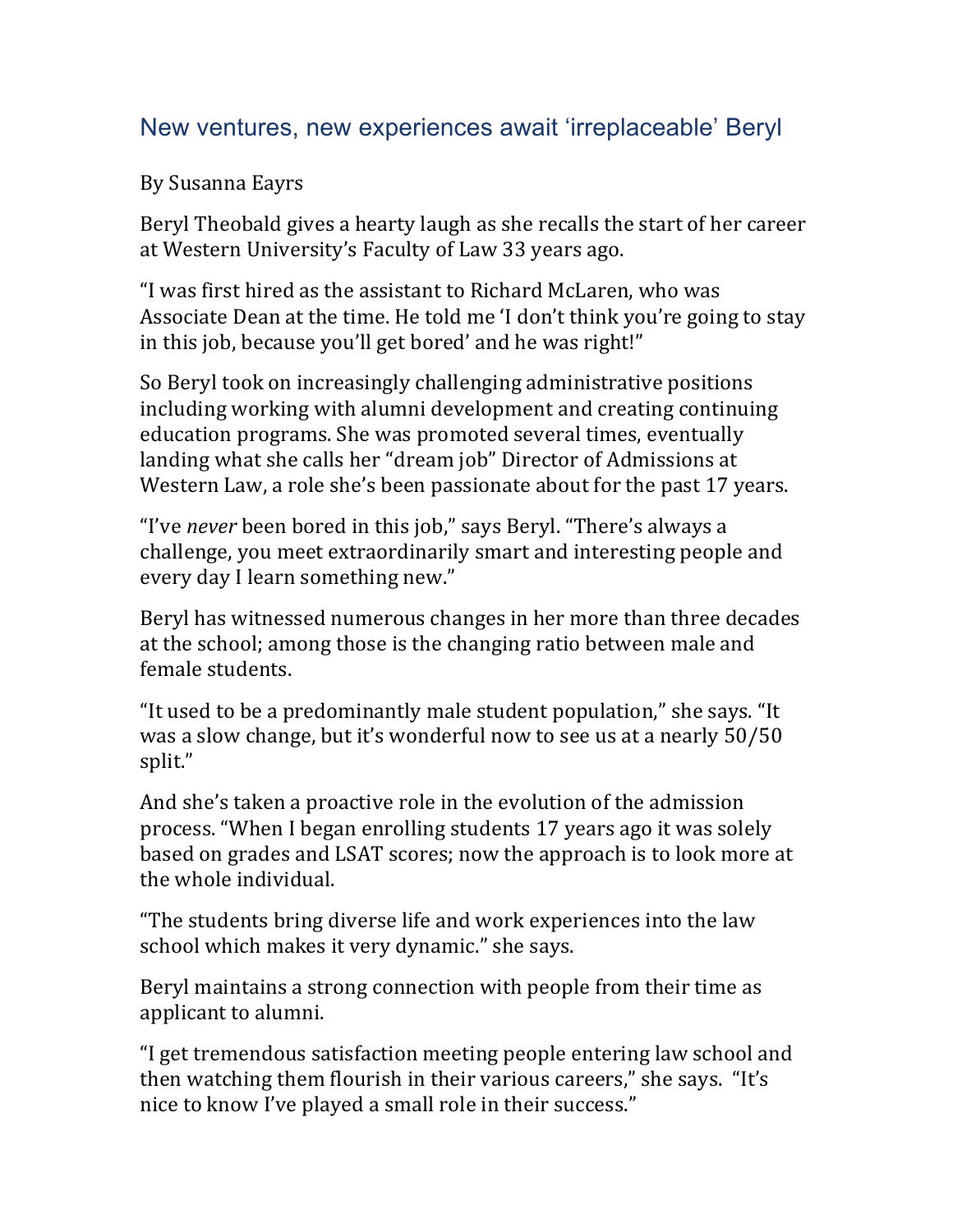Mitch Frazer '99, former president of the Western Law Alumni Association, recalls the strong connection Beryl has with students.

"For me as for so many, Beryl was the constant throughout one's school career and the first person you want to visit when you come back," he says.

"She represents everything that is great about Western Law. She has excitement for every student who gets in and appreciates the hard work it takes to get there.

"Her compassion, calmness and generosity of spirit are all things I will remember fondly," he says. "She is irreplaceable."

"I hope I've made a difference to the environment here," Beryl reflects. "I've always been an advocate for the law school and I think I've earned the trust of my colleagues as well as students."

A believer in lifelong learning, she received her Bachelor of Arts degree in English and Women's Studies in 1992 while working full time at the law school.

Beryl chaired the Ontario Law Schools Application Service Working Group and helped established online applications for Ontario law schools. 

And she was an active member of the Canadian Law Schools Admissions Network and served as its Chair for four years.

"She brought her wit, charm, passion, leadership and wealth of knowledge to these positions and words cannot describe how much she will be missed," says Elaine Lenki Borthwick, Director of Admissions at UBC Law School.

As for the future, she's taking her cue from the generation she knows best.

"I'm going to be open to new ventures and experiences," she says. "I want to stay connected with young people because I'm so energized and inspired by them. They are willing to take risks and that's how I would like to be."